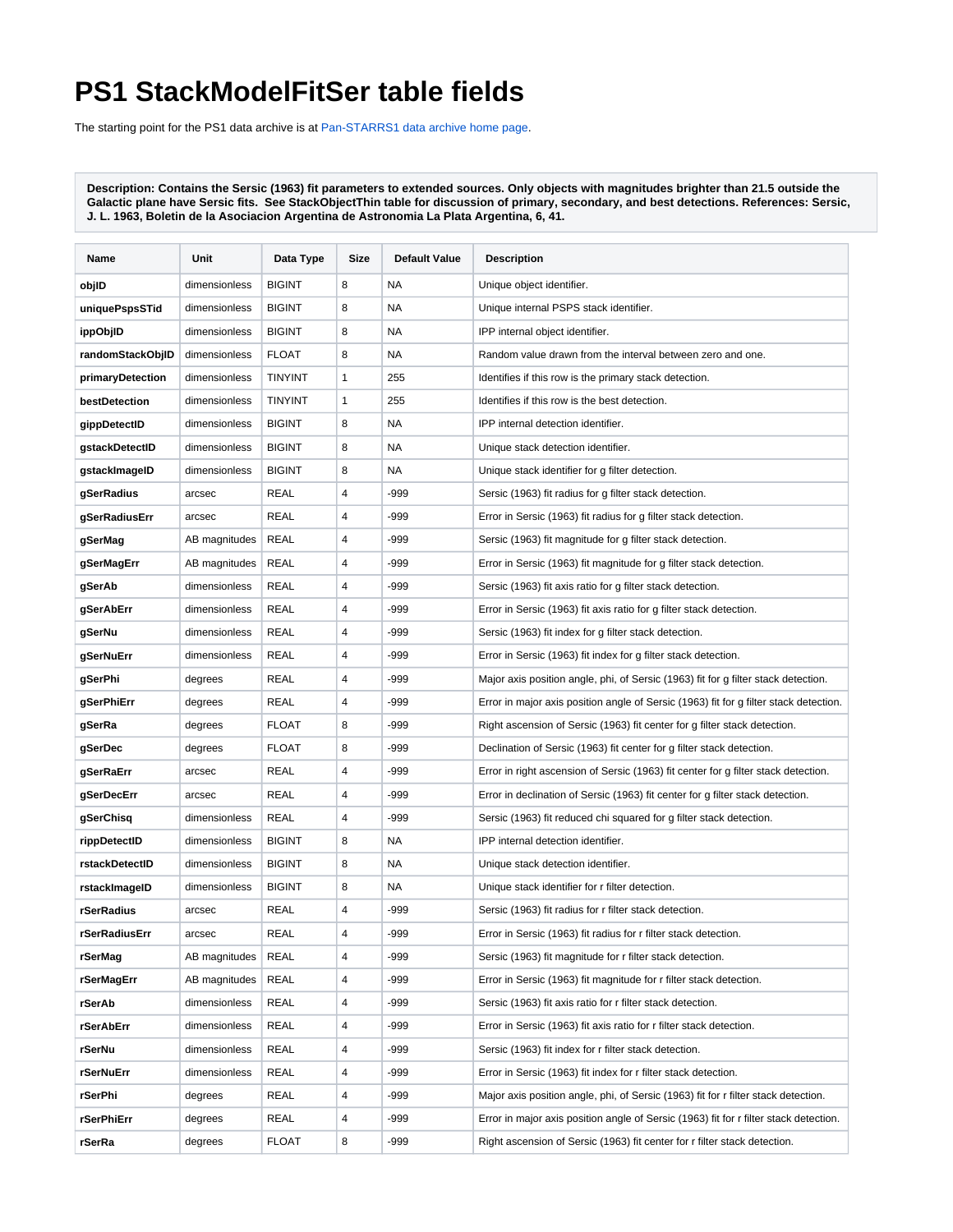| rSerDec           | degrees       | <b>FLOAT</b>  | 8 | -999      | Declination of Sersic (1963) fit center for r filter stack detection.                 |
|-------------------|---------------|---------------|---|-----------|---------------------------------------------------------------------------------------|
| rSerRaErr         | arcsec        | REAL          | 4 | -999      | Error in right ascension of Sersic (1963) fit center for r filter stack detection.    |
| rSerDecErr        | arcsec        | REAL          | 4 | -999      | Error in declination of Sersic (1963) fit center for r filter stack detection.        |
| rSerChisq         | dimensionless | REAL          | 4 | -999      | Sersic (1963) fit reduced chi squared for r filter stack detection.                   |
| iippDetectID      | dimensionless | <b>BIGINT</b> | 8 | <b>NA</b> | IPP internal detection identifier.                                                    |
| istackDetectID    | dimensionless | <b>BIGINT</b> | 8 | <b>NA</b> | Unique stack detection identifier.                                                    |
| istackImageID     | dimensionless | <b>BIGINT</b> | 8 | <b>NA</b> | Unique stack identifier for i filter detection.                                       |
| <b>iSerRadius</b> | arcsec        | <b>REAL</b>   | 4 | -999      | Sersic (1963) fit radius for i filter stack detection.                                |
| iSerRadiusErr     | arcsec        | REAL          | 4 | -999      | Error in Sersic (1963) fit radius for i filter stack detection.                       |
| iSerMag           | AB magnitudes | <b>REAL</b>   | 4 | -999      | Sersic (1963) fit magnitude for i filter stack detection.                             |
| iSerMagErr        | AB magnitudes | <b>REAL</b>   | 4 | -999      | Error in Sersic (1963) fit magnitude for i filter stack detection.                    |
| iSerAb            | dimensionless | <b>REAL</b>   | 4 | -999      | Sersic (1963) fit axis ratio for i filter stack detection.                            |
| iSerAbErr         | dimensionless | REAL          | 4 | -999      | Error in Sersic (1963) fit axis ratio for i filter stack detection.                   |
| iSerNu            | dimensionless | <b>REAL</b>   | 4 | -999      | Sersic (1963) fit index for i filter stack detection.                                 |
| <b>iSerNuErr</b>  | dimensionless | REAL          | 4 | -999      | Error in Sersic (1963) fit index for i filter stack detection.                        |
| <b>iSerPhi</b>    | degrees       | REAL          | 4 | -999      | Major axis position angle, phi, of Sersic (1963) fit for i filter stack detection.    |
| <b>iSerPhiErr</b> | degrees       | REAL          | 4 | -999      | Error in major axis position angle of Sersic (1963) fit for i filter stack detection. |
| iSerRa            | degrees       | <b>FLOAT</b>  | 8 | -999      | Right ascension of Sersic (1963) fit center for i filter stack detection.             |
| <b>iSerDec</b>    | degrees       | <b>FLOAT</b>  | 8 | -999      | Declination of Sersic (1963) fit center for i filter stack detection.                 |
| <b>iSerRaErr</b>  | arcsec        | <b>REAL</b>   | 4 | -999      | Error in right ascension of Sersic (1963) fit center for i filter stack detection.    |
| <b>iSerDecErr</b> | arcsec        | <b>REAL</b>   | 4 | -999      | Error in declination of Sersic (1963) fit center for i filter stack detection.        |
| iSerChisq         | dimensionless | <b>REAL</b>   | 4 | -999      | Sersic (1963) fit reduced chi squared for i filter stack detection.                   |
| zippDetectID      | dimensionless | <b>BIGINT</b> | 8 | <b>NA</b> | IPP internal detection identifier.                                                    |
| zstackDetectID    | dimensionless | <b>BIGINT</b> | 8 | <b>NA</b> | Unique stack detection identifier.                                                    |
| zstackImageID     | dimensionless | <b>BIGINT</b> | 8 | <b>NA</b> | Unique stack identifier for z filter detection.                                       |
| zSerRadius        | arcsec        | REAL          | 4 | -999      | Sersic (1963) fit radius for z filter stack detection.                                |
| zSerRadiusErr     | arcsec        | <b>REAL</b>   | 4 | -999      | Error in Sersic (1963) fit radius for z filter stack detection.                       |
| zSerMag           | AB magnitudes | REAL          | 4 | -999      | Sersic (1963) fit magnitude for z filter stack detection.                             |
| zSerMagErr        | AB magnitudes | <b>REAL</b>   | 4 | -999      | Error in Sersic (1963) fit magnitude for z filter stack detection.                    |
| zSerAb            | dimensionless | REAL          | 4 | -999      | Sersic (1963) fit axis ratio for z filter stack detection.                            |
| zSerAbErr         | dimensionless | <b>REAL</b>   | 4 | -999      | Error in Sersic (1963) fit axis ratio for z filter stack detection.                   |
| zSerNu            | dimensionless | <b>REAL</b>   | 4 | -999      | Sersic (1963) fit index for z filter stack detection.                                 |
| zSerNuErr         | dimensionless | <b>REAL</b>   | 4 | -999      | Error in Sersic (1963) fit index for z filter stack detection.                        |
| zSerPhi           | degrees       | REAL          | 4 | -999      | Major axis position angle, phi, of Sersic (1963) fit for z filter stack detection.    |
| zSerPhiErr        | degrees       | <b>REAL</b>   | 4 | -999      | Error in major axis position angle of Sersic (1963) fit for z filter stack detection. |
| zSerRa            | degrees       | <b>FLOAT</b>  | 8 | -999      | Right ascension of Sersic (1963) fit center for z filter stack detection.             |
| zSerDec           | degrees       | <b>FLOAT</b>  | 8 | -999      | Declination of Sersic (1963) fit center for z filter stack detection.                 |
| zSerRaErr         | arcsec        | <b>REAL</b>   | 4 | -999      | Error in right ascension of Sersic (1963) fit center for z filter stack detection.    |
| zSerDecErr        | arcsec        | <b>REAL</b>   | 4 | -999      | Error in declination of Sersic (1963) fit center for z filter stack detection.        |
| zSerChisq         | dimensionless | REAL          | 4 | -999      | Sersic (1963) fit reduced chi squared for z filter stack detection.                   |
| yippDetectID      | dimensionless | <b>BIGINT</b> | 8 | NA        | IPP internal detection identifier.                                                    |
| ystackDetectID    | dimensionless | <b>BIGINT</b> | 8 | NA        | Unique stack detection identifier.                                                    |
| ystackImageID     | dimensionless | <b>BIGINT</b> | 8 | <b>NA</b> | Unique stack identifier for y filter detection.                                       |
| ySerRadius        | arcsec        | REAL          | 4 | -999      | Sersic (1963) fit radius for y filter stack detection.                                |
| ySerRadiusErr     | arcsec        | <b>REAL</b>   | 4 | -999      | Error in Sersic (1963) fit radius for y filter stack detection.                       |
|                   |               |               |   |           |                                                                                       |